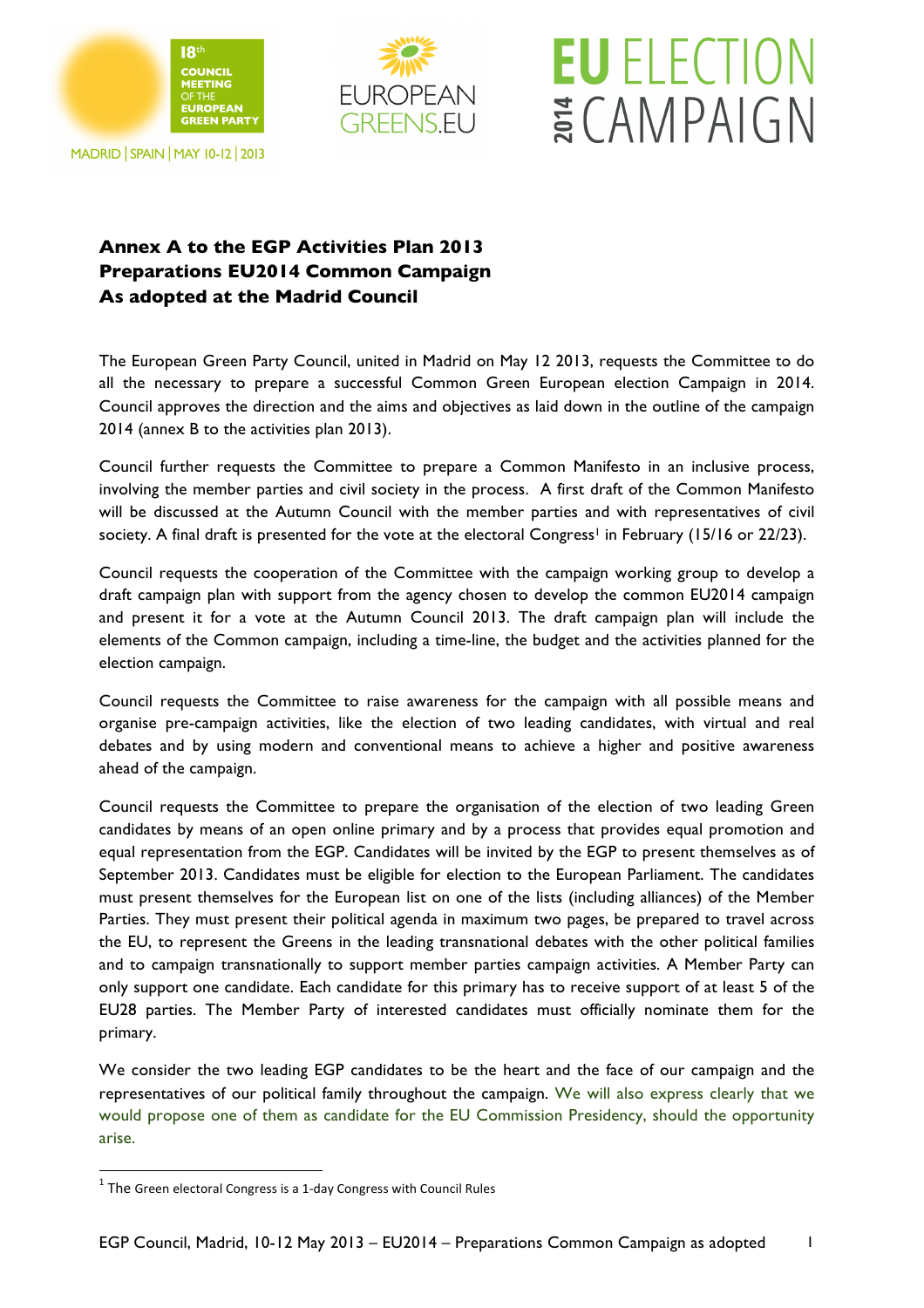



## **EU** ELECTION ECAMPAIGN

**MADRID | SPAIN | MAY 10-12 | 2013** 

Council instructs the Committee to further develop the process for the primary. The primary is open to the members and sympathisers of green member parties of the EU28. A sympathiser can be anyone as of the age of 16 living in the EU28 who pledges affinity to the EGP or to a green EGP member party participating in the European elections. Affinity means the support of their principle values, political goals and their political work. The Committee has to organise this process guaranteeing the credibility and safety of the system used, the accountability and transparency of the system and the process, and anonymity for the voter. The Autumn Council 2013 has to officially decide upon the start of the primary.

Council instructs the Committee to organise in 2014 one Green electoral Congress in the run up for the campaign, during which the Common Manifesto is adopted, the leading candidates are presented and during which the 'hot' phase of the common campaign is opened.

Annex  $#$ : some issues regarding the primary